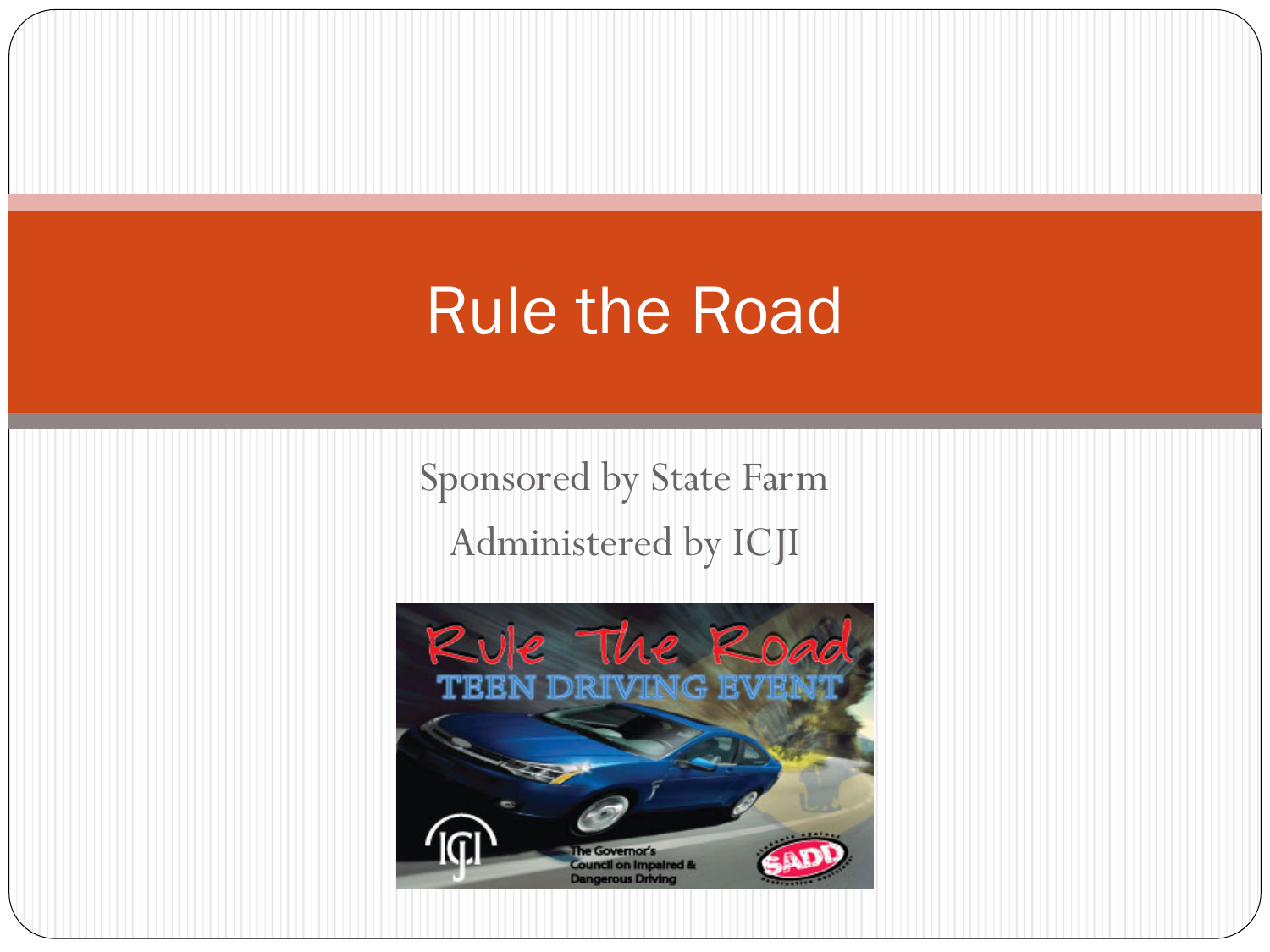# What It Is

- A free teen driving event held in conjunction with local law enforcement
- A supplemental activity to driver's education
- A program geared towards helping teens learn to be safer drivers by offering activities unable to be taught during driver's education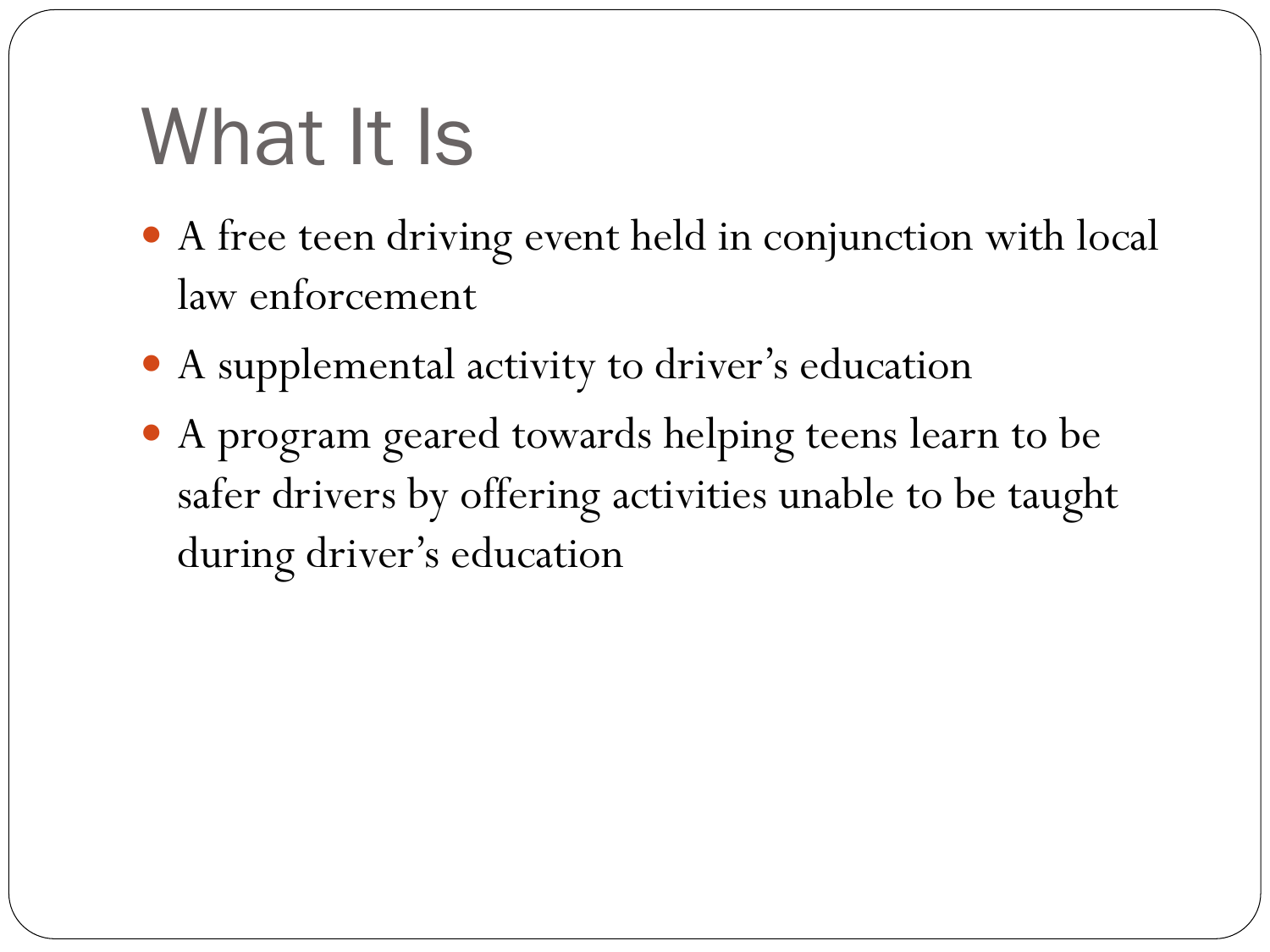### Who is Involved

• This event is made possible through the combined efforts of State Farm Insurance, The Indiana Criminal Justice Institute, Indiana SADD, Local Law Enforcement, and the Community

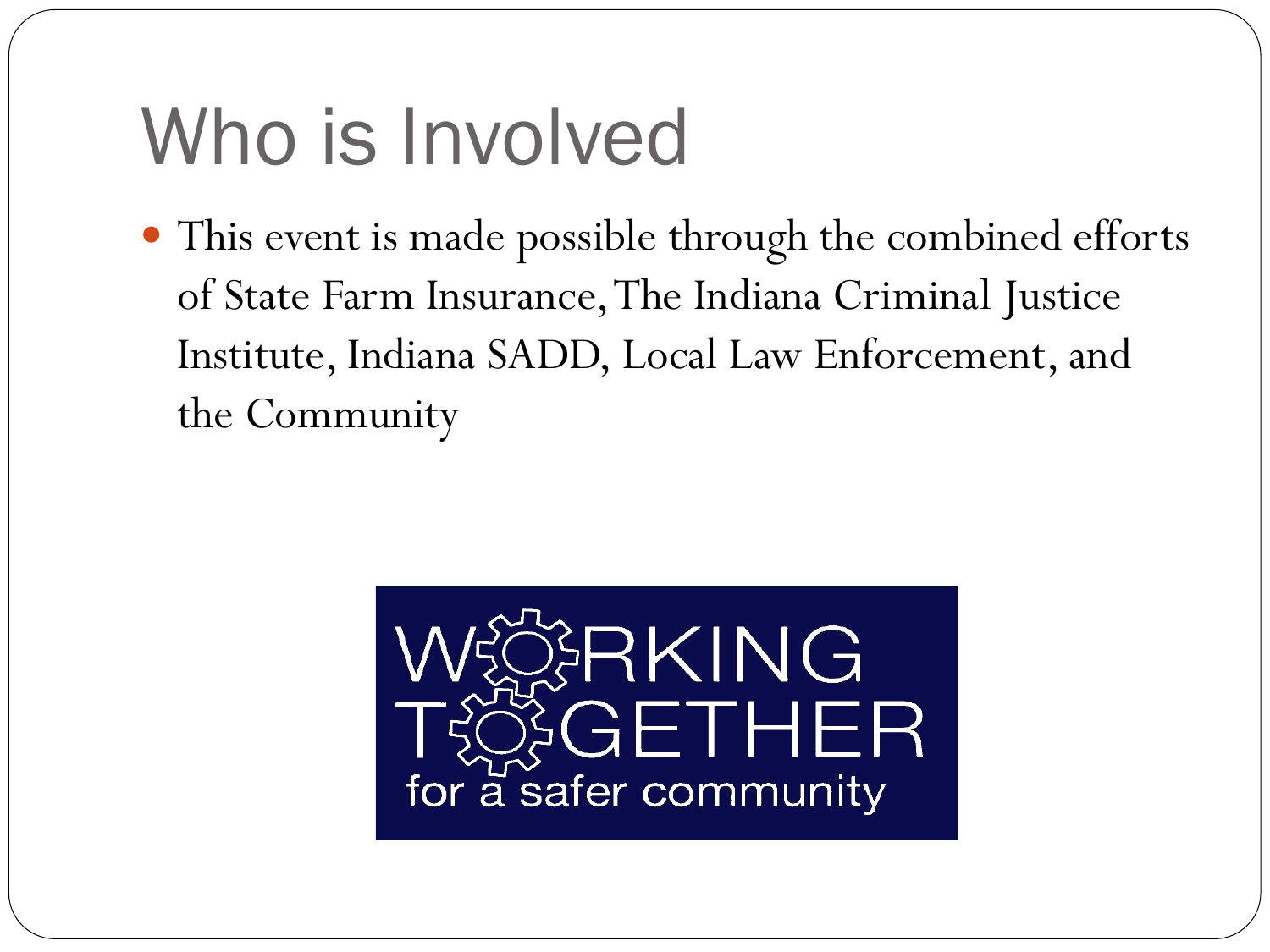# Who should attend

- Any teen between the ages of 15 and 18 who wants to become a better driver and learn from certified emergency vehicle operators
- There are only 2 requirements for attending
	- A valid driver's license or permit with some driving experience
	- Completed registration and signed waivers prior to the day of the event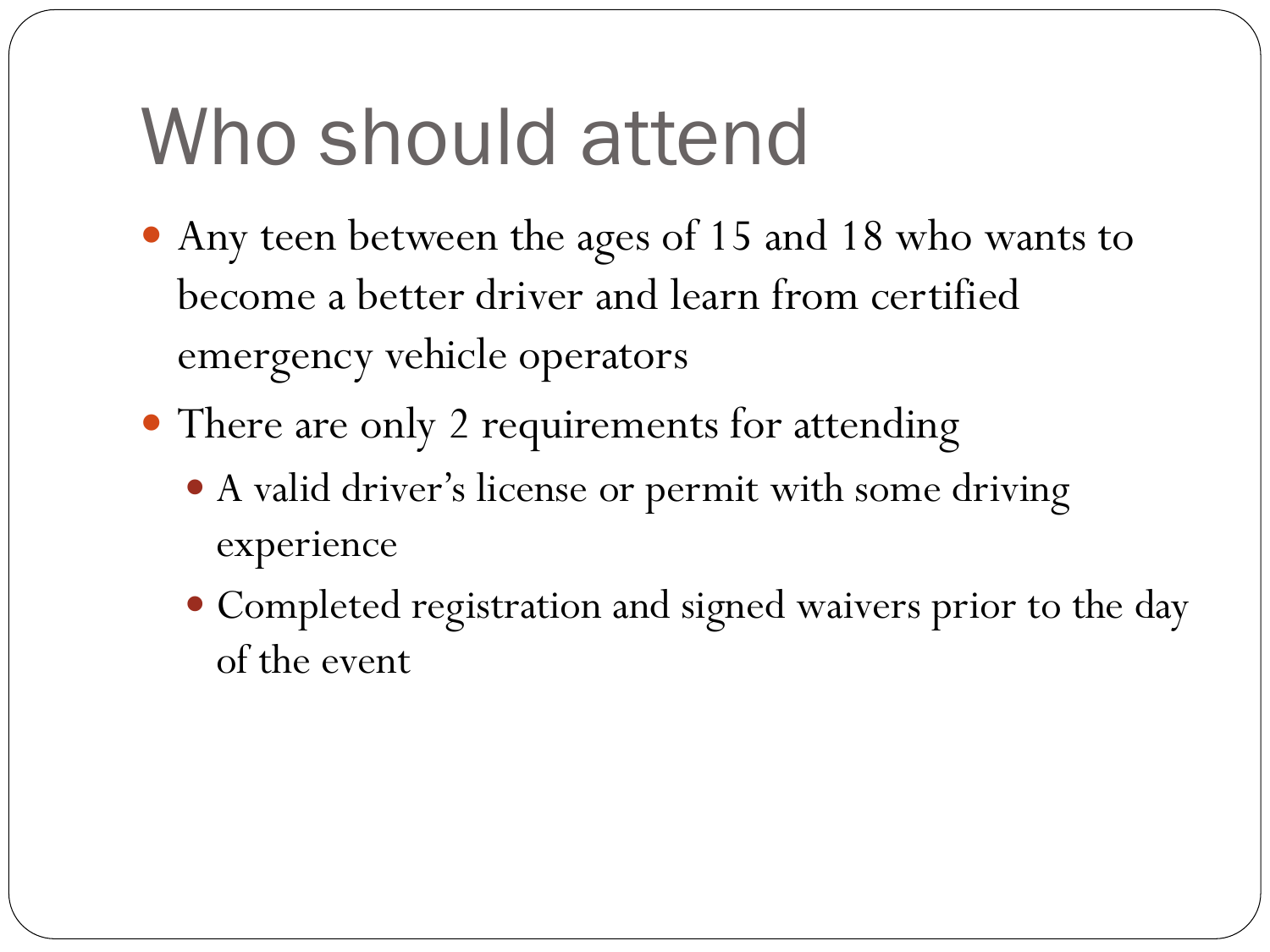#### What Activities are Available

- Controlled Braking Course
- Evasive Maneuvering Course
- SKID Simulator
- Distracted/Impaired Driving Simulator
- Distractology Game
- Seatbelt Convincer
- Impaired Driving Course with Field Sobriety Test
- Quick Click Seatbelt Challenge
- Preventing Crashes Through Proper Vehicle Maintenance